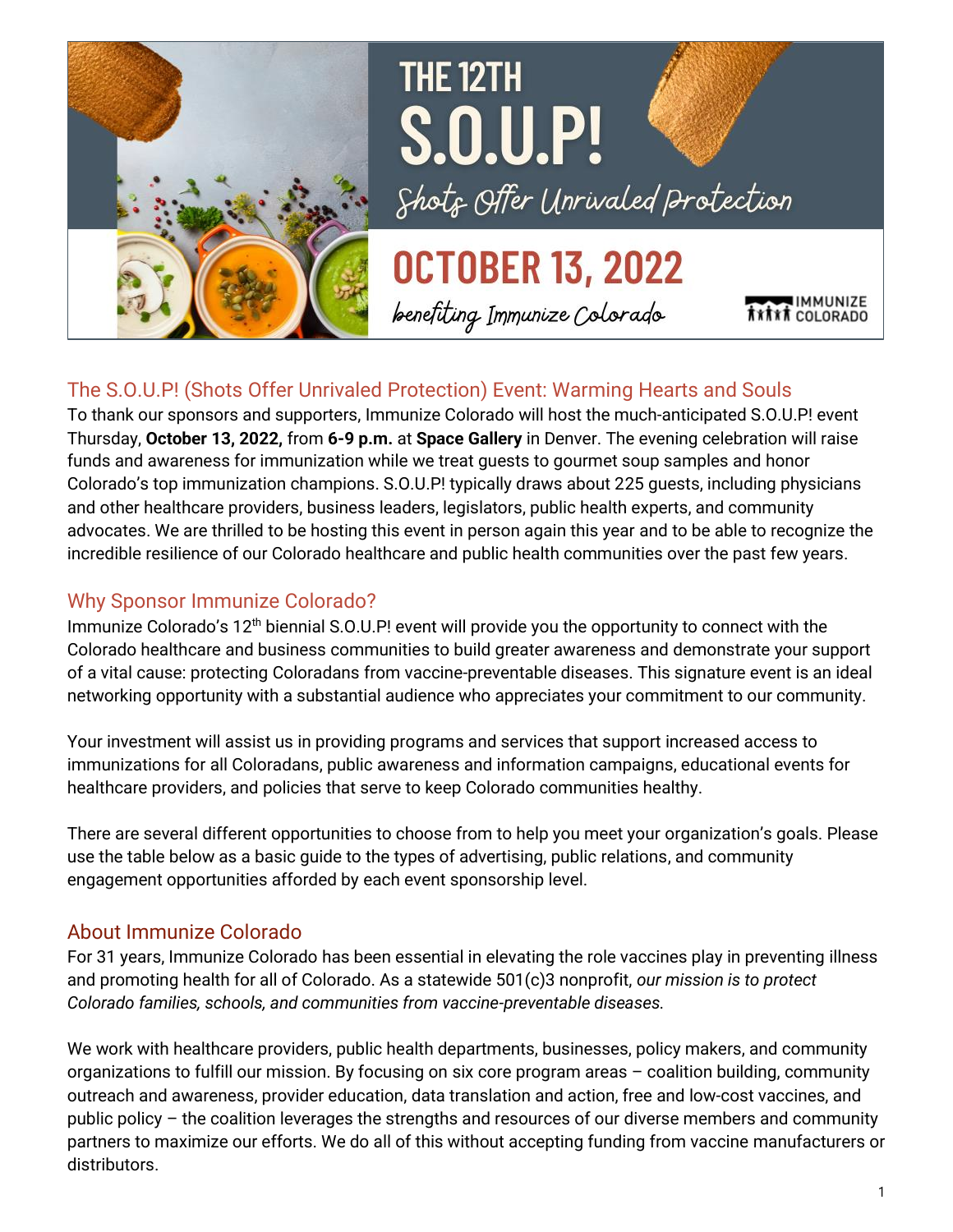| 2022 Sponsorship<br><b>Opportunities</b>                                                                                                             | Presenting<br>Sponsor<br>\$10,000 | <b>Title</b><br>Sponsor<br>\$5,000 | Supporting<br>Sponsor<br>\$3,000 | Gourmet<br>Sponsor<br>\$1,500 | Individual<br>Sponsor<br>$$500*$ | Entertainment<br>Sponsor<br><b>Varies</b> |
|------------------------------------------------------------------------------------------------------------------------------------------------------|-----------------------------------|------------------------------------|----------------------------------|-------------------------------|----------------------------------|-------------------------------------------|
| Sponsor listed in event name<br>("2022 S.O.U.P! Presented by")                                                                                       | $\mathsf{X}$                      |                                    |                                  |                               |                                  |                                           |
| Logo and link on event webpage                                                                                                                       | $\mathsf{X}$                      | X                                  | X                                | X                             | Individual(s)<br><b>Name</b>     | X                                         |
| Recognition and logo on event-<br>related marketing and<br>promotional<br>materials: invitations, emails,<br>and social media posts                  | $\mathsf{X}$                      | X                                  | $\mathsf{X}$                     | X                             |                                  | X                                         |
| Event tickets                                                                                                                                        | 15                                | 10                                 | 5                                | $\overline{2}$                | $\overline{2}$                   | $\overline{2}$                            |
| Recognition on overhead screen<br>at event                                                                                                           | Logo                              | Logo                               | Logo                             | <b>Name</b>                   | Individual(s)<br><b>Name</b>     |                                           |
| Logo placement on cocktail<br>napkins (approx. 500) to be used<br>at event                                                                           | $\mathsf{X}$                      |                                    |                                  |                               |                                  |                                           |
| Color advertisement in event<br>program/booklet                                                                                                      | <b>Full Page</b><br>Color         | 1/2 Page<br>Color                  | 1/4 Page<br>Color                | Logo                          | Individual(s)<br><b>Name</b>     | Logo                                      |
| Verbal recognition during event<br>program                                                                                                           | $\mathsf{X}$                      | X                                  | $\mathsf{X}$                     |                               |                                  |                                           |
| Speaking opportunity during<br>event program                                                                                                         | $\mathsf{X}$                      |                                    |                                  |                               |                                  |                                           |
| Sponsor table at event and<br>opportunity to display or<br>distribute branded products or<br>marketing materials as approved<br>by Immunize Colorado | $\mathsf{X}$                      |                                    |                                  |                               |                                  |                                           |
| Mention in post-event press<br>release                                                                                                               | $\mathsf{X}$                      | $\mathsf{X}$                       | $\mathsf{X}$                     |                               |                                  |                                           |
| Opportunity to add logo to<br>attendee gifts for an additional<br>fee (e.g., lanyards or<br>commemorative soup bowls)                                | $\sf X$                           | $\mathsf{X}$                       |                                  |                               |                                  |                                           |
| Opportunity to sponsor specific<br>event entertainment activities<br>(e.g., bar, band) with signage at<br>event                                      |                                   |                                    |                                  |                               |                                  | $\mathsf{X}$                              |

*\*Individual Sponsorship is reserved for individuals only (maximum two people per sponsorship).*

### Media Reach

| <b>Promotion Tool/Channel</b> | Reach                                  |
|-------------------------------|----------------------------------------|
| Email                         | Approx. 3,500 list members             |
| Immunize Colorado Website     | Avg. 10,000 visitors/month             |
| Immunize Colorado Facebook    | 1,800 followers                        |
| Immunize Colorado Twitter     | 3,070 followers                        |
| Post-Event Press Release      | Distributed to ~12 local media outlets |
| Event Program/Booklet         | 225 printed programs                   |